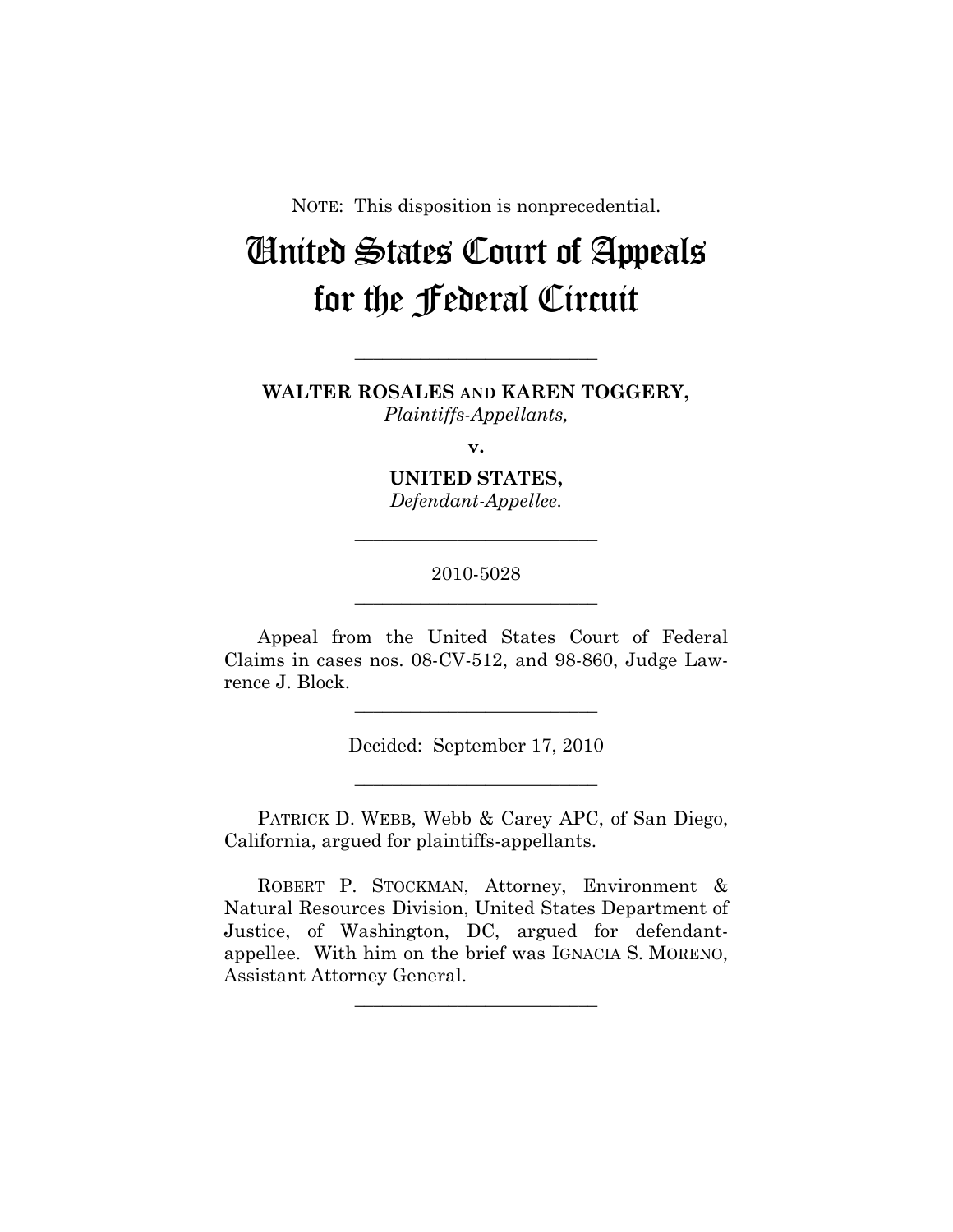## Before RADER, *Chief Judge*, FRIEDMAN, and LINN, *Circuit Judges*.

#### PER CURIAM.

The judgment of the United States Court of Federal Claims, dismissing the two complaints here at issue for lack of jurisdiction, is affirmed, primarily on the basis of the opinion of that court, dated October 14, 2009, and reported at 89 Fed. Cl. 565 (2009), with the following additional statement:

The appellants contend that the decision of the Supreme Court in *Carcieri v. Salazar*, 555 U.S. ----, 129 S. Ct. 1058 (2009), controls this case and requires reversal of the Court of Federal Claim's decision. *Carcieri*, however, has nothing to do with the present case.

Both *Carcieri* and the present case involve the Indian Reorganization Act of 1934 (the "Act"), which authorizes the Secretary of the Interior to acquire land and hold it in trust "for the purpose of providing land for Indians." 25 U.S.C. § 465; *see Carcieri*, 129 S. Ct. at 1060. The Act states that, as there used, "[t]he term 'Indian'" "include[s]" three different categories. *See* 25 U.S.C. § 479. *Carcieri* dealt with the first of those categories: "all persons of Indian descent who are members of any recognized Indian tribe now under Federal jurisdiction." *Id.* The only issue before the Court in *Carcieri*, and the only one it "decide[d]," was "whether the word[s] 'now under Federal jurisdiction' refer[red] to 1998, when the Secretary accepted the . . . parcel into trust, or 1934, when Congress enacted the [Act]." *Carcieri*, 129 S. Ct. at 1064. The Court held that "now" meant 1934, the enactment date.

The present case, however, involves the third statutory category of "Indian": "all other persons of one-half or more Indian blood." *See* 25 U.S.C. § 479. Here the Secre-